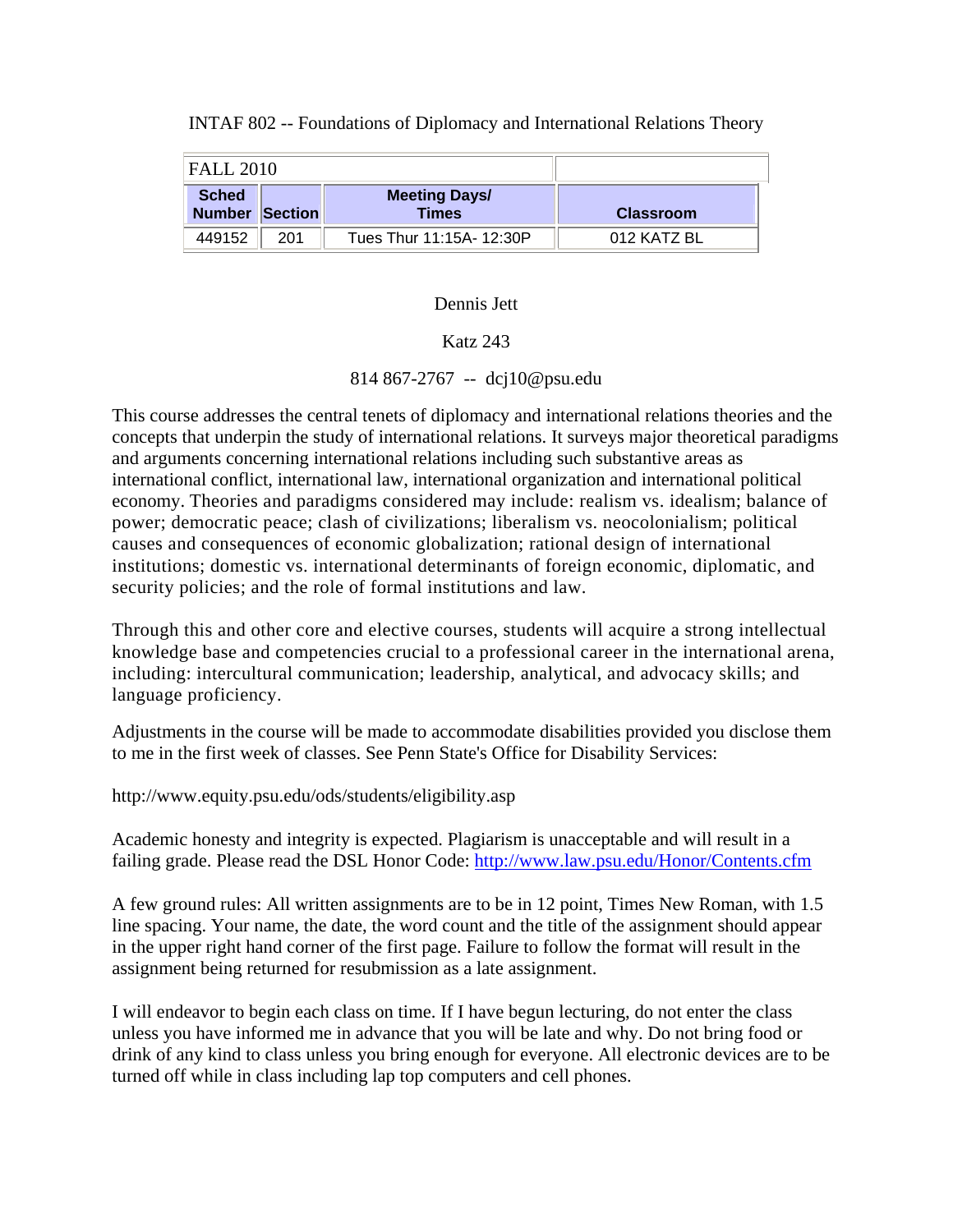Office hours by appointment and I am generally available immediately after class as well.

At the start of the first class of each week, students are required to hand in a hard copy of a two-page paper. The first page should summarize the most important points of the week's readings and the second should describe three or four issues that were either the points you found most interesting or surprising about those readings and any questions you may have about them or the previous week's readings.

If there is the possibility of a swine flu problem developing during the course, the following is the policy should you become ill with influenza: To prevent infection to others, stay home. Do not attend class. As soon as possible, notify me by e-mail that you are ill with flu and will not be present in class. The Center for Disease Control recommends that people with influenza-like illness remain at home until at least 24 hours after they are free of fever (100 $\degree$  F [37.8 $\degree$ C]), or signs of a fever without the use of fever-reducing medications.

http://www.cdc.gov/h1n1flu/guidance/exclusion.htm.

Required texts:

E.H. Carr, "The Twenty Years' Crisis" Palgrave, 2001

Scott Burchill, et al, "Theories of International Relations", Palgrave Macmillan; Fourth Edition, (March 3, 2009) ISBN-10**:** 0230219233 ISBN-13**:** 978-0230219236

Graham Allison, "Essence of Decision", Longman, Second Edition, ISBN-13: 9780321013491 1971

Jerel A. Rosati, "The Politics of United States Foreign Policy," 4<sup>th</sup> ed., Thomson Wadsworth 2007, (not the newer  $5<sup>th</sup>$  edition which is too expensive)

George C. Herring, "From Colony to Superpower - U.S. Foreign Relations Since 1776," Oxford University Press, 2008, ISBN 978-19-507822-0

In addition, students are expected to read the New York Times on a daily basis, paying particular attention to world news, and any other newspapers they might choose. Journal and other newspaper articles will be added to ANGEL during the course of the semester as well. ANGEL will be the primary means of communication and students are required to ensure that they have entered and maintain a functioning email address in that system for the duration of the course.

# WEEKLY READING ASSIGNMENTS

| WEEK 1 |            | Aug 24, 26 Discussion of course objectives, Carr (first half) |
|--------|------------|---------------------------------------------------------------|
| WEEK 2 |            | Aug 31, Sep 2 Carr, Rosati-Chap 1                             |
| WEEK 3 | Sep $7, 9$ | Rosati-Chap 2, Herring 1&2,                                   |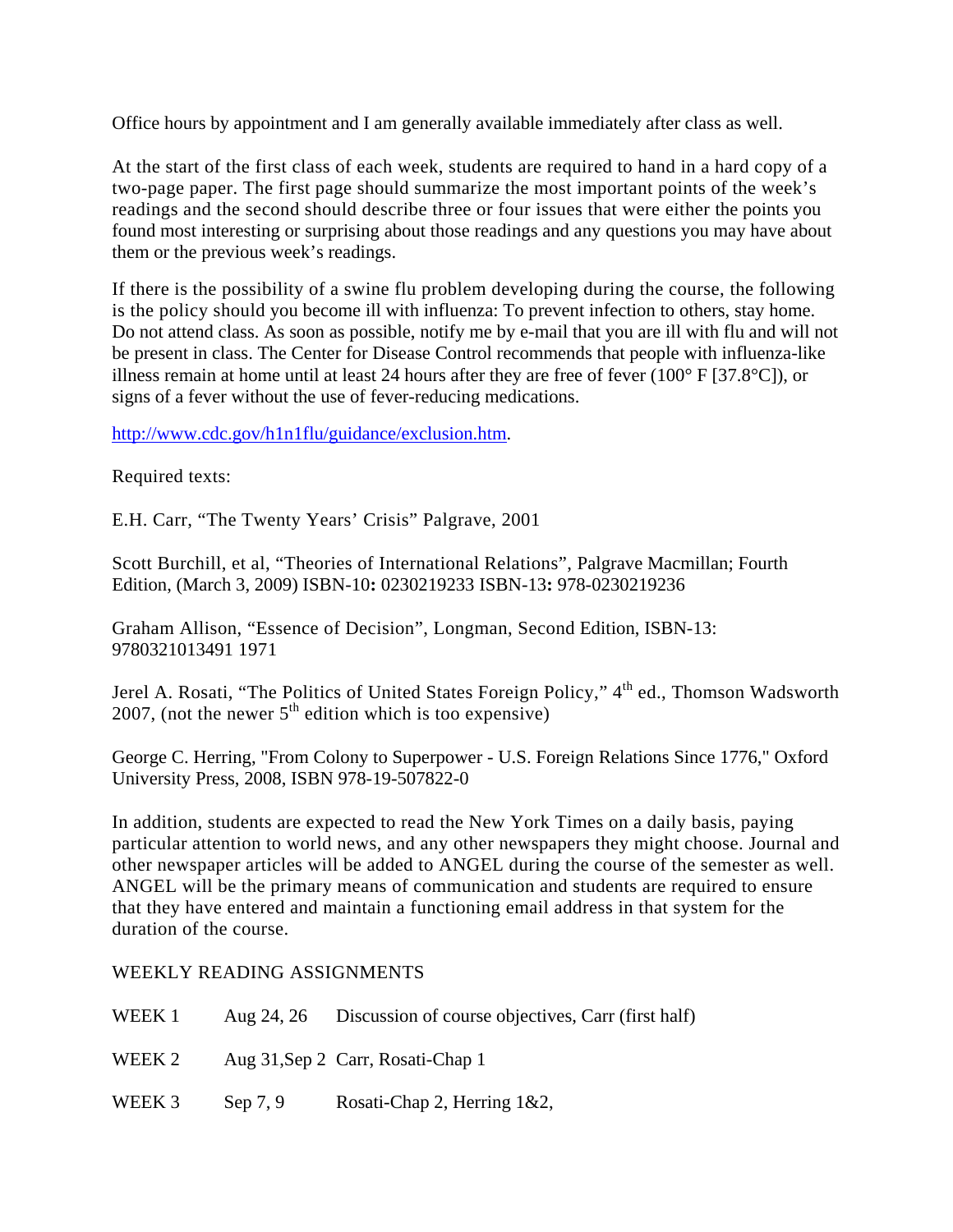- WEEK 4 Sep 14, 16 Rosati-Chap 3, Herring 3&4,
- WEEK 5 Sep 21, 23 Rosati-Chap 4, Herring 5&6, Liberalism class presentation
- WEEK 6 Sep 28, 30 Rosati-Chap 5, Herring 7&8, Realism & neo-realism
- WEEK 7 Oct 5, 7 Rosati-Chap 6, Herring 9&10, Rationalism
- WEEK 8 Oct 12, 14 Rosati-Chap 7, Herring 11&12, Marxism
- WEEK 9 Oct 19, 21 Rosati-Chap 8, Herring 13&14, Critical Theory and Post-mod
- WEEK 10 Oct 26, 28 SIMULATION
- WEEK 11 Nov 2, 4 Rosati-Chap 9, 10 & 14, Constructivism
- WEEK 12 Nov 9, 11 Rosati-Chap 11 and 12, Herring 15& 16, Feminism/green politics
- WEEK 13 Nov 16, 18 Allison (all)
- WEEK 14 Nov 23, 25 NO CLASS THANKSGIVING HOLIDAY
- WEEK 15 Nov 30, Dec 2 Rosati-Chap 13 and 15, Herring 17&18

## WEEK 16 Dec 7, 9 Rosati-Chap 16 and 17, Herring 19&20

Teams: The class will be divided into a number of different teams:

- Three teams based on the three approaches to foreign policy analysis found in Allison. Each team member is to choose a book and other material that relates to the current conflict in Iraq. The team will then construct an argument as to why their approach to foreign policy analysis best explains how and why the war began. This will be an inclass presentation, but each student should be prepared to make their case in writing.
- Seven teams each with its own IR theory to present and defend.
- Simulation teams each with specific roles to play in the simulation.
- Reading group teams will evaluate and discuss the weekly summaries submitted by the members of their team.

The simulation will use the Crisis in North Korea scenario at the ICONS project at the University of Maryland. Students will be required to log in and pay the fee required to participate in the simulation. The simulation is described at: http://www.icons.umd.edu/training/simulations